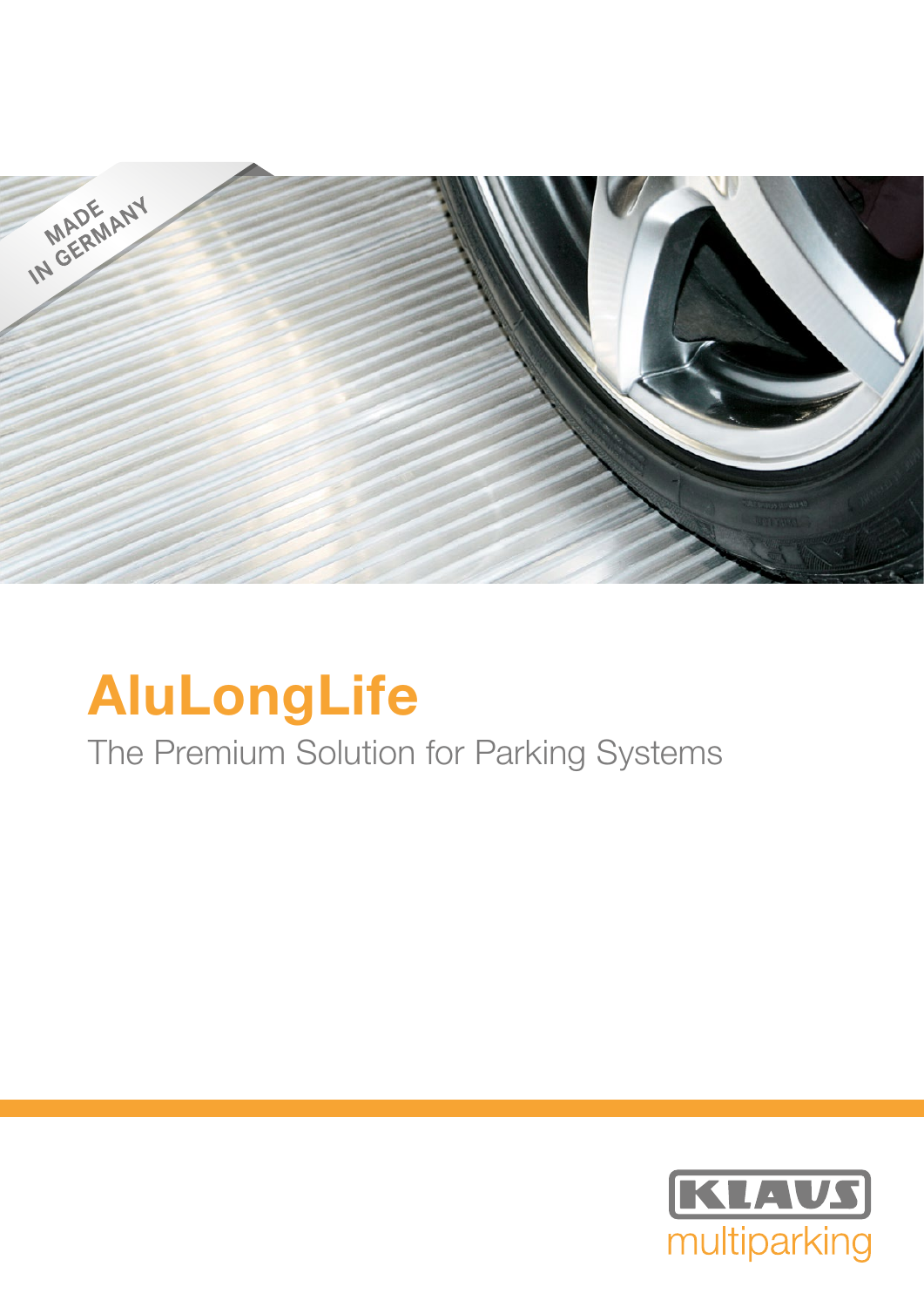



### The Platform Covering with a Distinguished Profile

Pulling into and out of a parking space thousands of times. Wet conditions, cracks, aggressive salt water and corrosive automobile fluids. The years have a way of taking their toll on a parking space.

We developed our AluLongLife platform covering to master exactly these kinds of conditions. This aluminum profile tackles these everyday rigors backed by the strength of premium quality – looking just as good after many years as it does on the very first day.

Don't miss your chance to combine this high-grade fixture to any new or existing KLAUS Multiparking system and extend its lifespan considerably. And don't forget: We provide a full 12-year guarantee on all of our AluLongLife profiles!

AluLongLife keeps its high-quality appearance over many years. After all, this covering is …

… Resistant to corrosion, e. g. from saltwater or battery acid.

… Robust against mechanical impacts such as cracks or spikes.

… Reliable when it comes to withstanding the toughest dirt and grime.

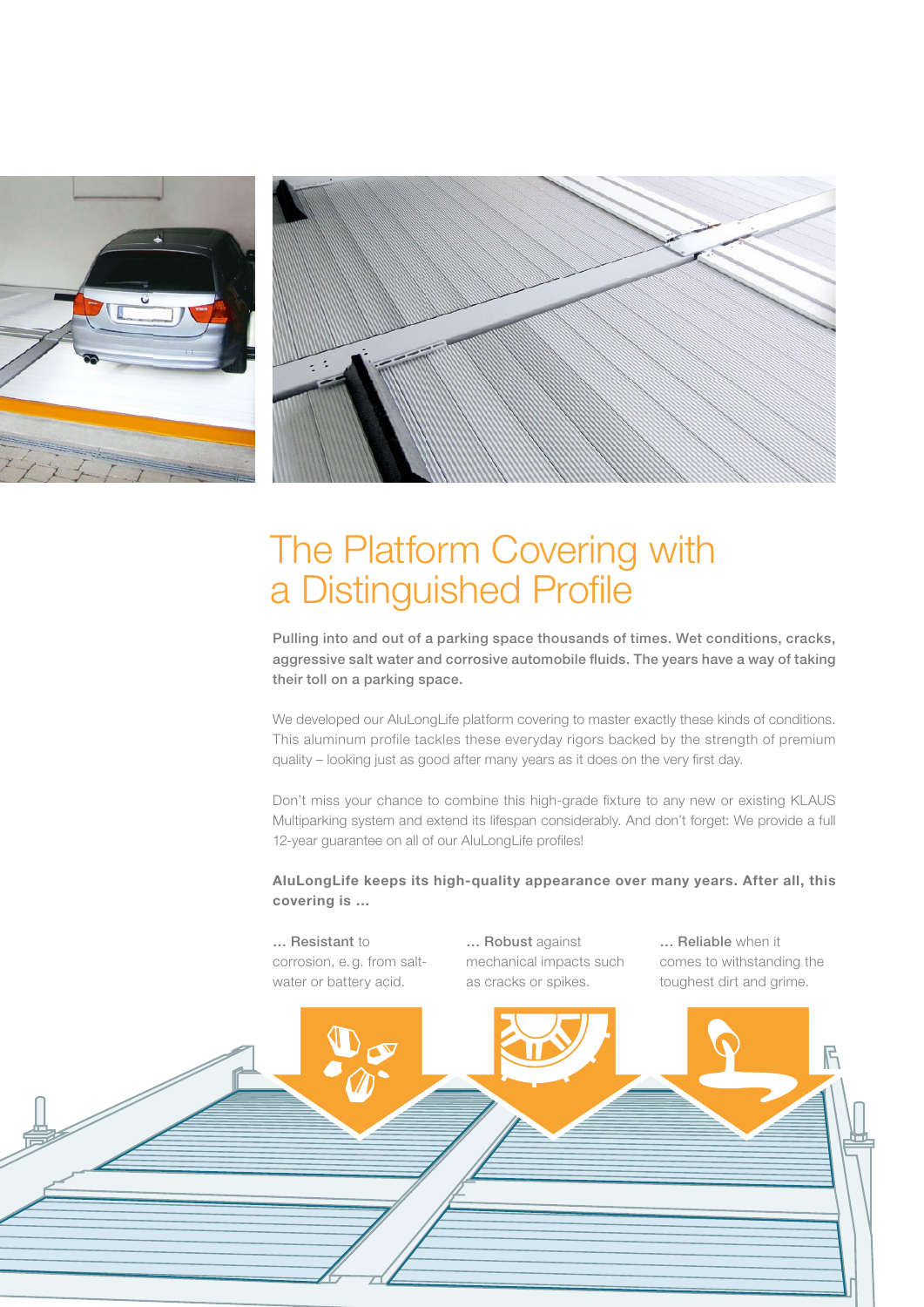### Your AluLongLife Advantages:

- Low maintenance with a covering that can be cleaned quickly and easily
- User-friendly with excellent personal and vehicle accessibility
- Enduring value through the use of non-rusting, long-lasting materials
- Aesthetically pleasing with a very attractive design
- Nearly 100 % flush, keeping the garage completely free of obstructions
- A high-quality, perfect addition to all KLAUS Multiparking systems available for retrofitting as well



 Take advantage of our 12-year AluLongLife guarantee! Find out more at www.multiparking.com



With its finely grooved structure  $\Box$  the AluLongLife covering is easily accessible for wheelchair users 2 and even no problem for high-heeled shoes 3



alulonglife **12 YEARS PREMIUM WARRANT** 

#### Take it from our customers:

" Five years ago, we decided to clean up our KLAUS double parker – and we were blown away! The AluLongLife covering is super easy to clean and today it still looks brand new!"

#### The Schumachers, Munich

" We just bought our first apartment – which includes an underground parking space. With its attractive design, AluLongLife is definitely doing its part to retain the value of our property." H. Peters, Hamburg

" My apartment building has to be able to tend to the needs of many different people. That's why I wanted AluLongLife. It makes even moving around with a wheelchair no problem whatsoever."

P. Wagner, Nuremberg